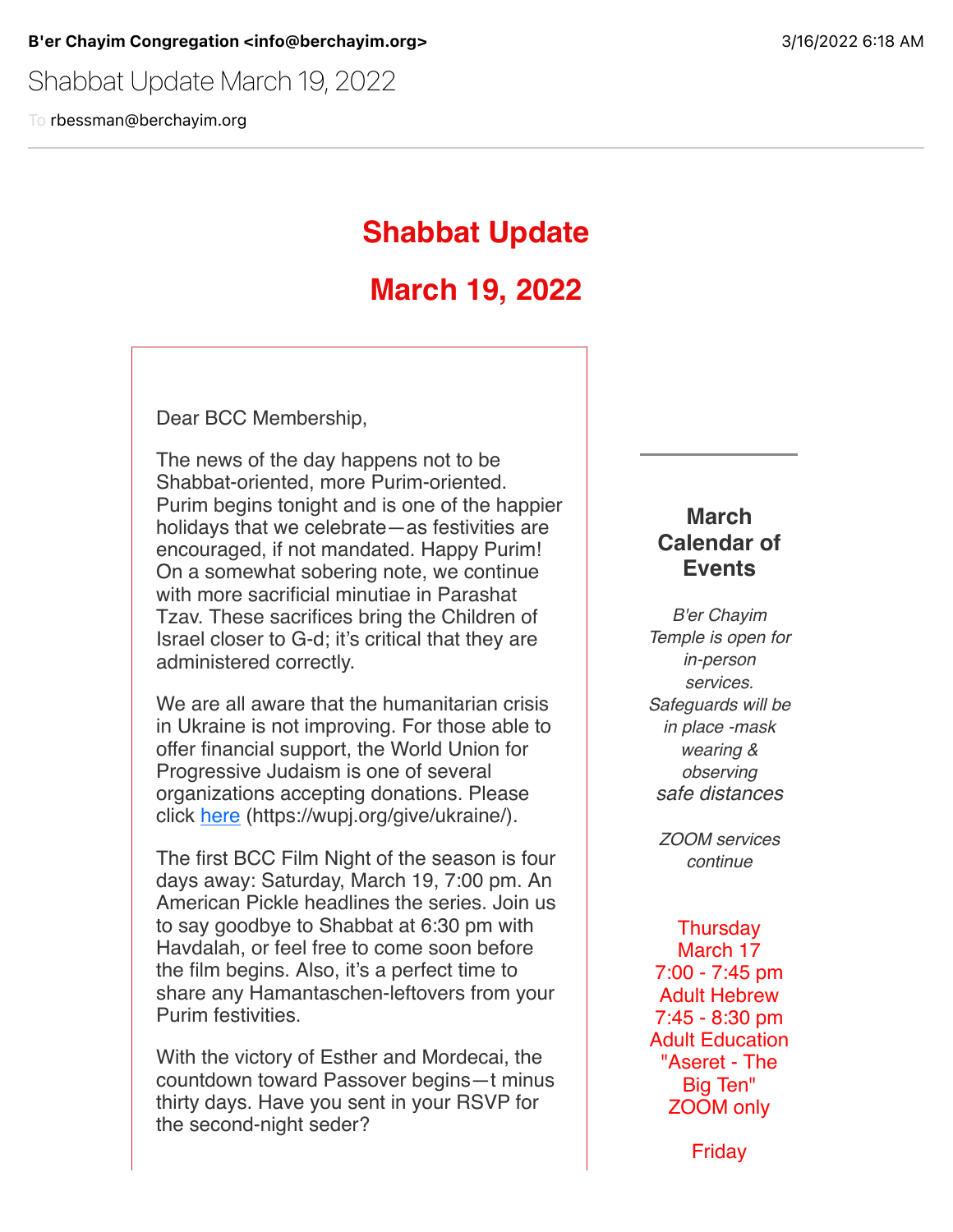Last week, Adult Hebrew graduated. Tomorrow, a new era begins at 7:00 pm for we begin "The First Hebrew Primer, Third Edition, The Adult Beginners Path to Biblical Hebrew." Enrollment is open and all are invited. Adult Education follows at 7:45 pm. Friday night, Erev Shabbat Services is at 7:30 pm, and Saturday morning Torah Study is at 10:00 am.

Shabbat Shalom,

Cantor Richard Bessma

## This Week's Torah Portion

*Tzav*

**צַו**

### *Command [Aaron and His Sons]*

*Leviticus 6:1***−***8:36*

Summary:

- The five sacrifices that the priests are to perform are described. (6:1-7:38)
- Limitations on the consumption of meat are delineated. (7:17-27)
- Details about the ordination of Aaron and his sons as priests and the preparation of the Tabernacle as a holy place are given. (8:1-36)

# *B'er Chayim Temple Community Seder*

March 18 7:30 pm Erev Shabbat **Service** In person & ZOOM

**Saturday** March 19 10:00 am Torah Study ZOOM

Saturday March 19 7:00 pm Movie Night "An American Pickle"

#### **Yahrzeits for week ending March 19**

Nathan H. Brodell

Oscar Irvin

Norton Naviasky

Nathanial S. Guggenheimer

> Henry M. Weisman

Gittle Yolles Fliefel

Benjamin M. Kamens

Esther Marx

Samuel Granet

Simon Kochman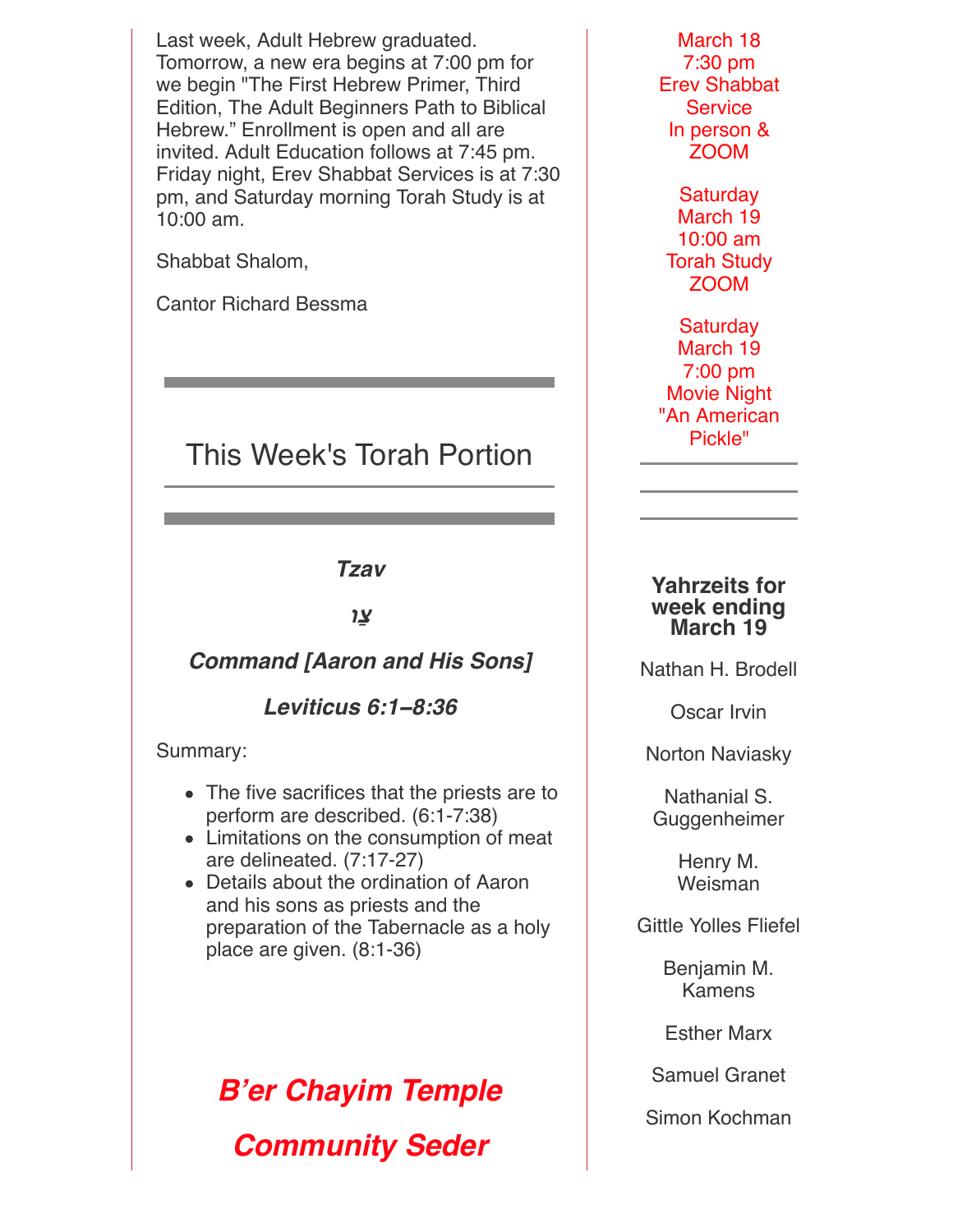## *April 16, 2022*

There is interest in attending a Community Seder at B'er Chayim Temple on April 16th and plans are continuing. A menu, pricing, and additional information will be available as soon as details are finalized.

In order to make plans, we do need to get an idea of who might attend. ZOOM will also be available, and let us know if you are interested in that as well.

Please send a reply to info@berchayim.org, call 301-722-5688 and leave a message, or speak with Cantor Bessman or a board member. Your name and how many in your party will be helpful.

Shuliang Li

Libby Milberg

Dina Abrams

Alan Glasser

**Mever** Greenbaum

## **Happy Birthday**

**March 2** Bobbi Dubins **March 3** Amy Owens **March 4** Emmanuel Clark **March 6** Eddie Dezen Leah Boggs **March 11** Lee Goldman **March 14** Gail Mandell **March 18 Curtis** Friedenberg Alexandra Andrews **March 24** Paul Snow **March 26** Gabriel Goldstein **March 28** David Shapiro Raphael Goldstein **March 30** Barney Leibowitz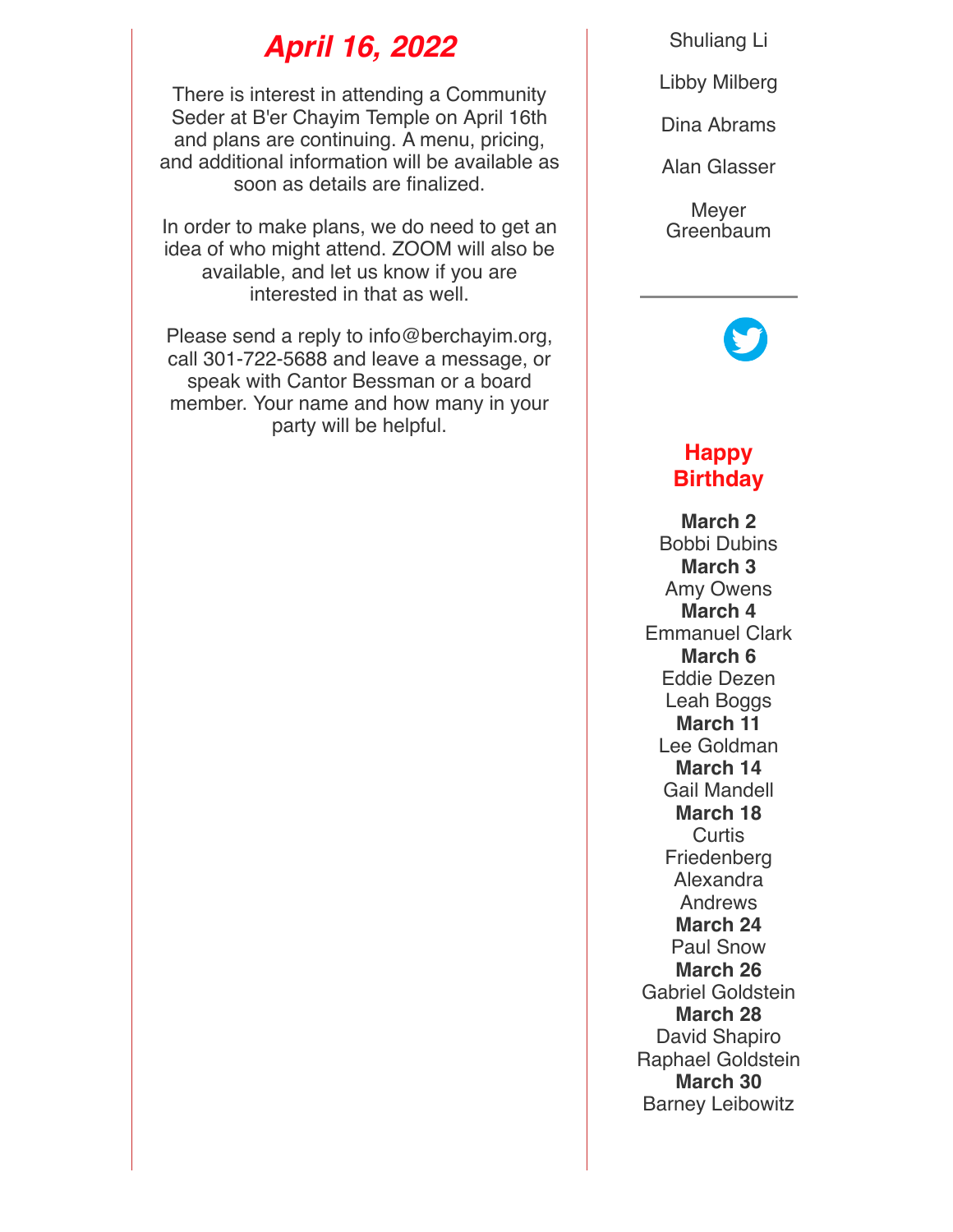## **Happy Anniversary**

**March 10** Francine & Howard **Reynolds** 

**March 28** Barb & Russ **Corwell** 

share your birthday and anniversaries dates with our friends and families...contact info@berchayim.org by

B'er Chayim **Contact** Information:

Temple phone: 301-722-5688

Cantor Bessman email: rbessman@ berchayim.org

#### "Virtual" instructions -

*To watch on Zoom send an email to admin@berchayim.org and the ID and Password will be emailed back to you. The ZOOM Id and Password will be the same each Friday evening. Please remember that Rebecca*